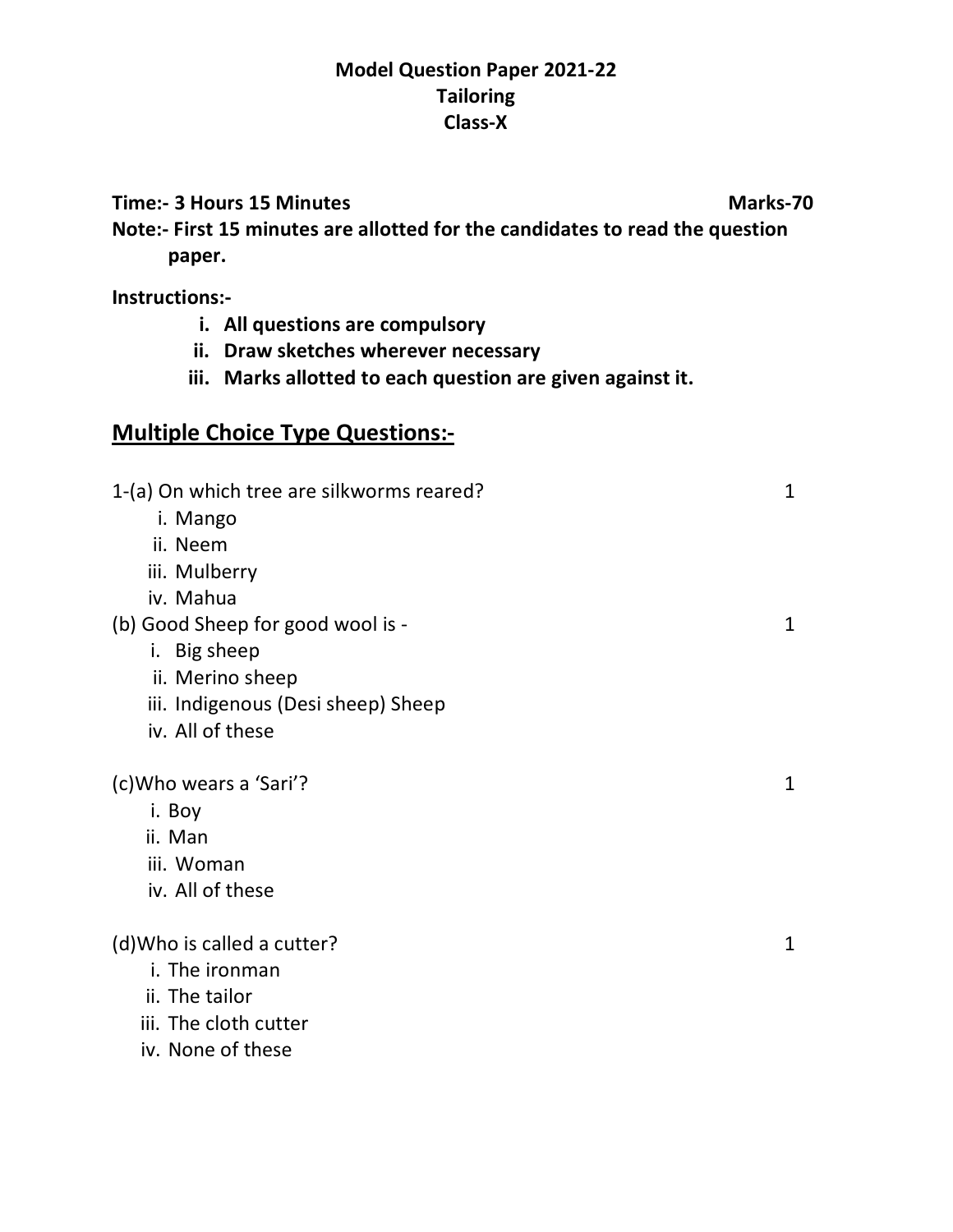(e) In which garment the measurement of the chest is taken? 1

- i. Trouser
- ii. Payjama
- iii. Shirt
- iv. Salwar

# **2- Very Short Answer type Questions:-**

| A. Write two purposes of wearing clothes.                        | $\mathcal{L}$ |
|------------------------------------------------------------------|---------------|
| B. Write two main methods for shrinking clothes.                 | $\mathcal{L}$ |
| C. Which other cloth is required while shrinking a woolen cloth? | $\mathcal{P}$ |
| D. Write two benefits of shrinking a cloth.                      | $\mathcal{P}$ |
| E. Write the work of bobbin binder.                              |               |

### **3-**

| A. When do we use spool pin?                   |               |
|------------------------------------------------|---------------|
| B. Write the function of thread take up lever. |               |
| C. How many types of patterns are there?       | $\mathcal{L}$ |
| D. Write two main defects of cutter.           | $\mathcal{L}$ |
| E. Write the measurements of "Kalidar Kurta".  |               |

### **4- Short Answer type Questions:-**

|     | A. How can we identify pure silk?                           | 4 |
|-----|-------------------------------------------------------------|---|
|     | B. Write four ways to keep woolen clothes safe.             | 4 |
|     | C. Why should we shrink a cloth before cutting it?          | 4 |
| - 5 |                                                             |   |
|     | A. Write four benefits of applying oil to a sewing machine. | 4 |
|     | B. What is a pattern?                                       | 4 |
|     | C. Name all the symbols in a pattern.                       | 4 |

## **Long Answer Type Questions:-**

**6-**Write a short note on social, cultural and public importance of clothes. 7

**7-"**Cutting clothes according to measurement is an art." Briefly describe it. 7

**8-**Draft a "Kundedar Payjama" according to the measurement given below:- 7

- i. Length =  $40$  inches  $100$  cm
- ii. Seat  $= 36$  inches  $-90$  cm